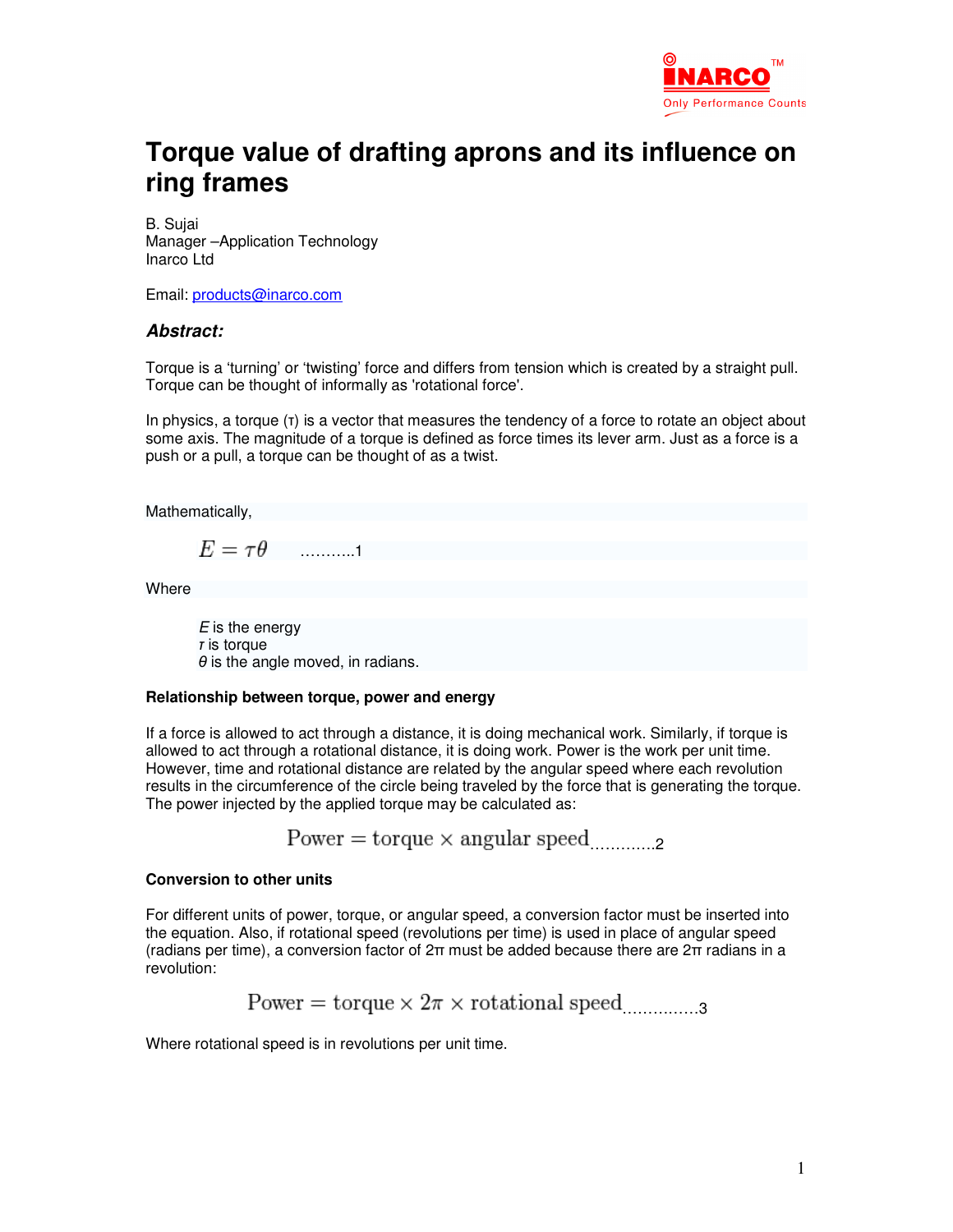



The torque (T), transmitted from a middle steel bottom roller to a apron can be given by the formula :

 $T =$  (Force in pulling apron part - Force in non pulling apron part) x Middle Roll dia/2

The force ratio between the pulling part and the non pulling part of the apron is :

 $F(pulling) / F(non pulling) = e^{\Lambda}(2.f.\alpha) \dots \dots \dots 4$ 

in which :

f = friction factor between steel bottom roller and apron

 $\alpha$  = covered angle or wrap angle of apron over steel bottom roller.

The torque can now be written as:

T = F(pulling) x (1 - e^-(2.f. α)) x D/2…………5

 $T = F$ (non pulling) x (1 + e<sup> $\land$ </sup>(2.f. α)) x D/2……..6

## **From this equation can be read:**

1) Torque transmitted is higher with higher pre-stress

- 2) Torque transmitted is higher with higher friction values
- 3) Torque transmitted is higher with larger covered angle or contact angle.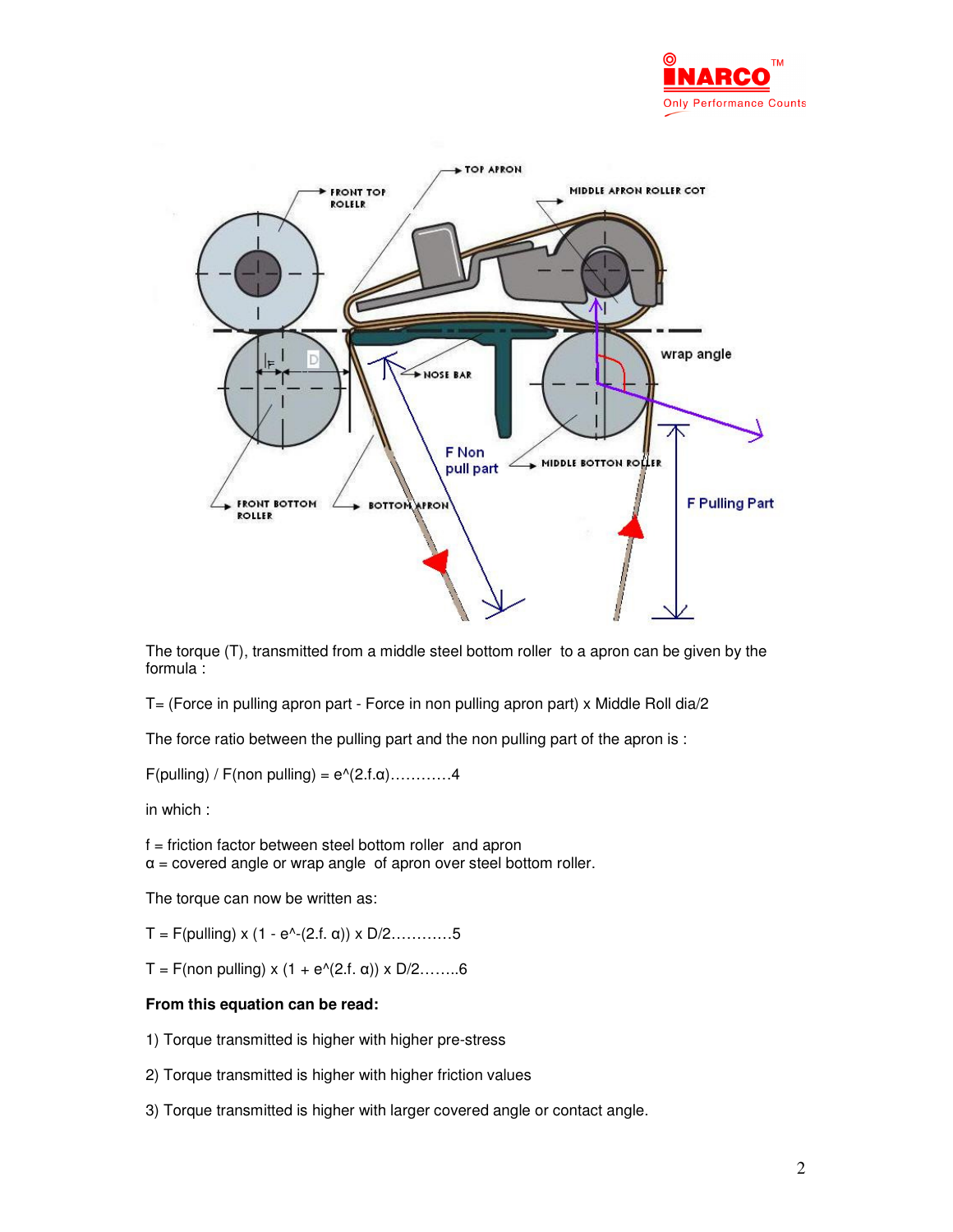

4) Torque transmitted is higher with larger diameter of steel bottom roller

## **Influence of torque value:**

Aprons in the drafting system along with other components play a vital role in deciding the overall spinning performance and yarn quality. Increased in output of ring spinning machines over the years is phenomenal. Nearly 40% increase in speeds of spindle had been happened. Still life span of a drafting apron is defined by the frequency of flexing, has remained virtually the same, the improvements in rubber polymer are evident.

### **General construction of aprons:**

In general drafting aprons are made by NBR based synthetic rubber. There are also other materials involved like leather, synthetic leather, poly urethane, PU coated materials in apron manufacturing. Still synthetic rubber is an ideal material for this purpose because of its long life and resistance to fibre finishing additives and abrasion.

A typical rubber compound for the outer or inner layer of an apron contains the base polymer as well as 15 additives, which also affects the various physical and mechanical properties.

Basically, aprons made of synthetic rubber are made in endless tubular form whereas leather aprons are made in open strips and subsequently glued together to form an apron, the advantage of tabular construction is the lack of seam and uniform along its circumference.



Aprons used in ring frames and speed frames are generally made out of three layers:

- Outer layer
- Reinforcing layer
- Inner layer

The outer layer of spinning apron is finish ground to provide it a defined roughness for optimum fibre guidance. The maximum load is placed on traverse zone. Here abrasion and the pressure from the bundle of fibres lead to smoothing and formation of groove. The duration of time for which an apron can create optimum yarn quality mainly depends on the rubber compound. Resistance to abrasion and elasticity determine how long the initial structural geometry of an apron outer layer lasts.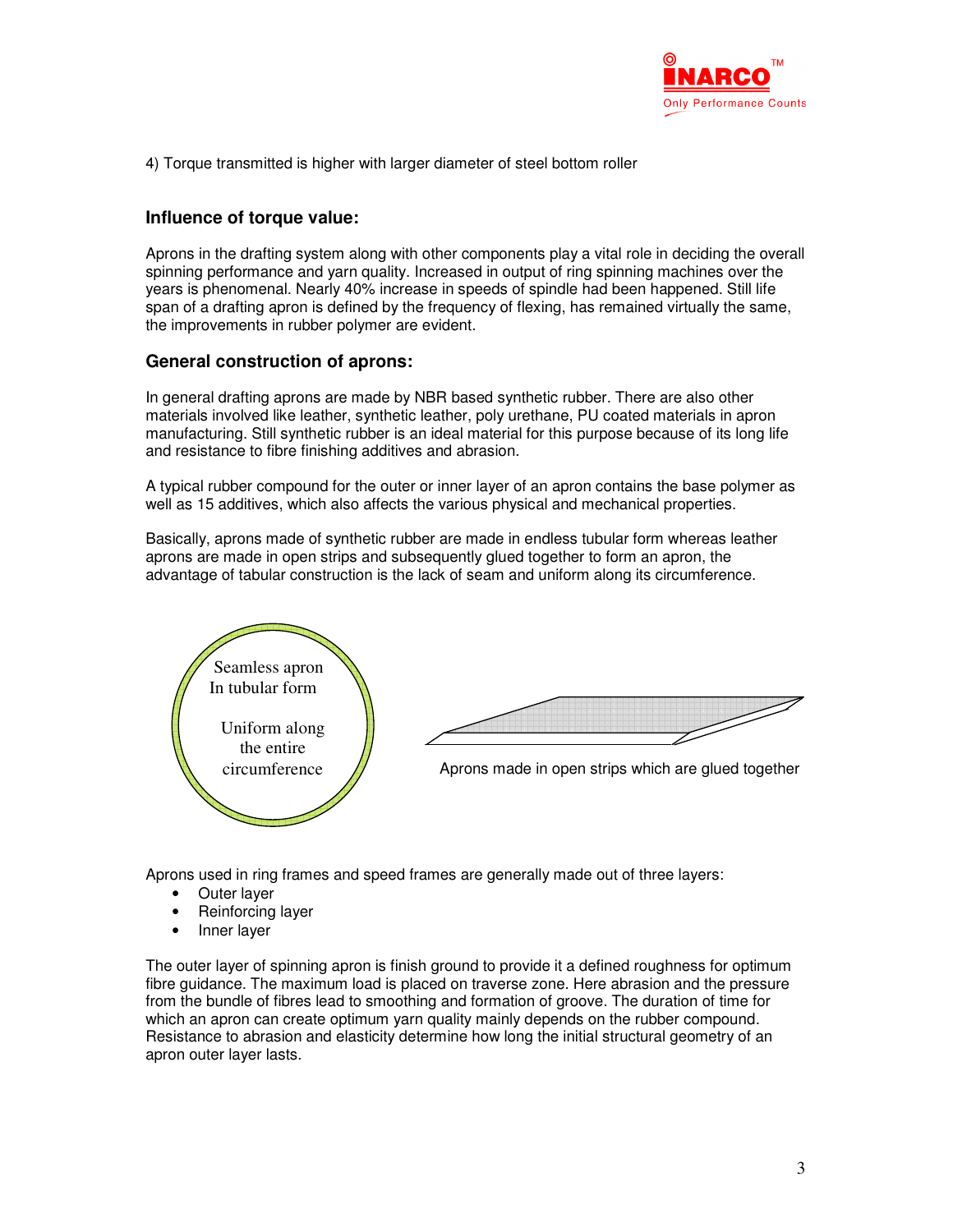



The reinforcement layer gives the apron its overall dimensional stability. Current methods with well defined parameters for this layer achieve very tight inner diameter tolerance. Thus plays an important role in determine top and bottom apron life span. At the same time reinforcement layer of bottom apron must have nominal break point so that due to some mechanical reasons if the apron is clamped between the bottom steel roller and the nose bar the tensioner unit must not damaged?

Optimum slippage over cradle nose bar (see fig 1) is expected of the inner layer. It must also with stand abrasion and scratch of the knurled bottom roller. The inner layer should also provide good friction, so that both aprons are consistently driven during drafting.

## **Torque value, energy consumption of top arm weighting system**

In today's scenario, the number of spindles on short staple spinning machines has continually increased; the energy consumption of the top arm weighting arms was initially more. "The idea is have low torque value aprons so that the whole machine's energy utilization is balanced".

Low apron torque values helps in achieving it. Currently, to achieve improved yarn regularity of the drafted strand, closer spacing on the top arms are used so that the net load on bottom aprons is very high. At the same time high draft ratio is kept in most of the ring frames that again adds load to apron zone .Hence greater flexibility of apron is needed so as to accommodate the narrow radius at the nose bar (A typical bottom apron in cotton spinning ring frames makes 7000 – 9000 turns per day at the nose bar ) . To increase the apron flexibility and reduce the tension at the point of turn around nose, apron thickness can be reduced, without losing the elasticity of the outer layer.

### **Initial start up of long ring frame Vs torque value of apron:**

Whenever a Ring frame is stopped for doffing or any other reason the entire drafting zone components come to rest. During re-starting, the steel bottom rollers must accelerate to reach its maximum surface speed. Based on the draft distribution or draft ratio. The crucial part is that each bottom apron having 30 mm width and a wrap angle of more than 90° must accelerate to match the surface speed of middle bottom roller .Otherwise; the entire middle zone will lag behind actual speed momentarily.

The energy consumption / spindle / drafting zone will increase if the torque value of the apron is high. Since Torque value is directly proportional to power consumption